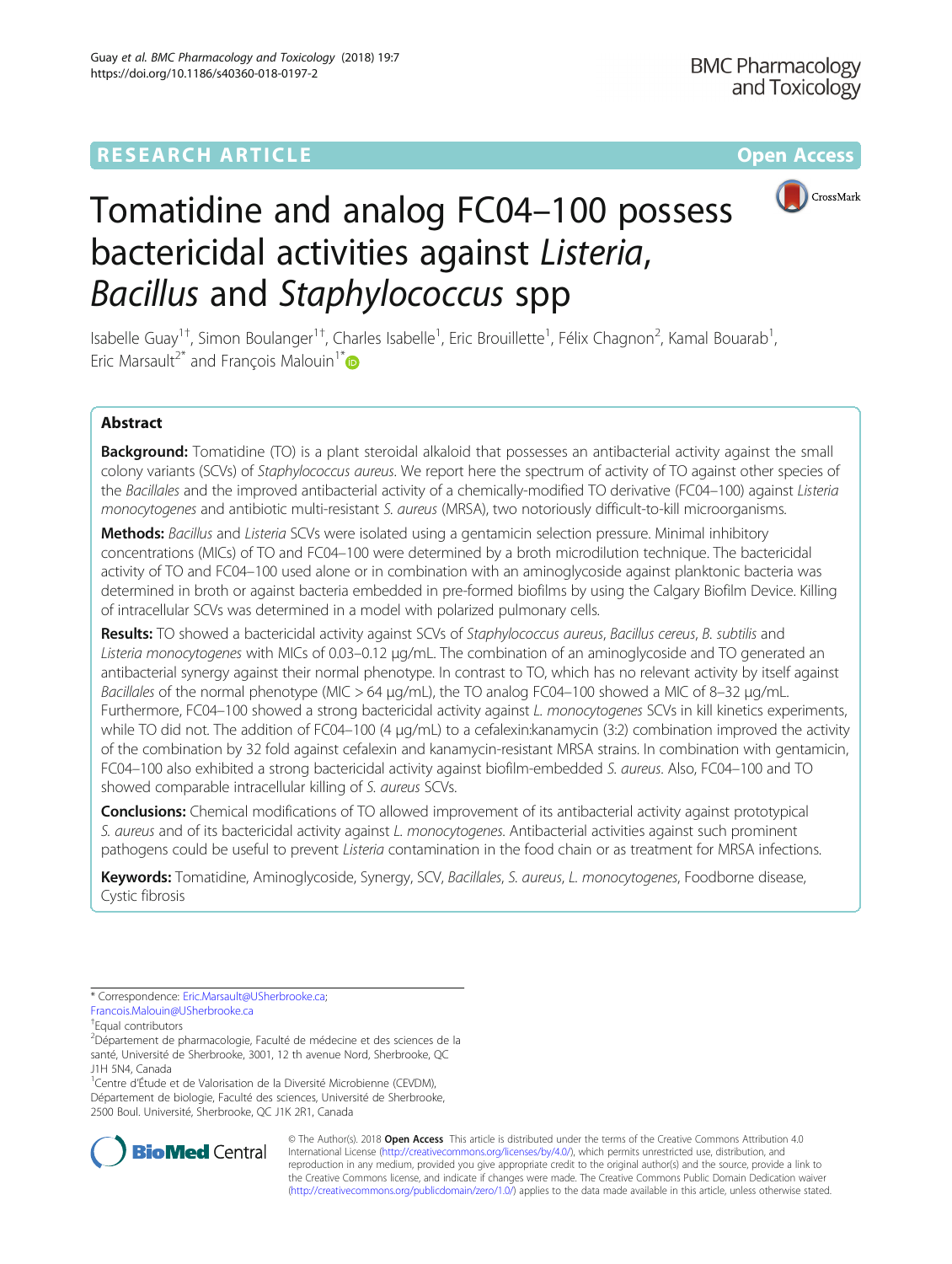# Background

The Bacillales are divided into the genus of Staphylococcus, Listeria and Bacillus. A number of bacterial species such as Listeria spp. and *Bacillus* spp. can contaminate food and cause infections in humans [\[1\]](#page-10-0). To name a few, Listeria monocytogenes, L. ivanovii, and Bacillus cereus can cause listeriosis [\[2\]](#page-10-0) and food poisoning [\[3\]](#page-10-0). Bacillus subtilis, B. coagulans, B. licheniformis and B. sphaericus are also known to cause illnesses. Bacillus anthracis causes anthrax and can often be acquired by contact with food producing animals and cattle (beef cattle, sheep, etc.) and this bacterium is also well-known for its endospores that have been used as biological weapons [\[4\]](#page-10-0). Staphylococci are divided in coagulase-positive species, Staphylococcus aureus being the most clinically relevant of this group, and coagulasenegative species, such as S. epidermidis, the most prevalent pathogen associated with infections of implanted medical devices [\[5\]](#page-10-0). The emergence and spread of resistance to multiple antibiotics in staphylococci is now considered a real health treat and impaired therapeutic endeavor to combat these bacteria [\[6\]](#page-10-0). Notably, the prevalence of methicillin-resistant S. aureus (MRSA) has steadily increased over the recent years, not only in hospitals but also in the community [\[7\]](#page-10-0), and in veterinary medicine and livestock [[8](#page-10-0)–[10\]](#page-10-0).

Staphylococcus aureus small-colony variants (SCVs) have attracted a great deal of interest over the past recent years. S. aureus SCVs often present a dysfunctional oxidative metabolism causing a slow growth and a change in the expression of virulence factors [\[11](#page-10-0)]. This dysfunctional oxidative metabolism is also responsible for a decreased susceptibility to aminoglycoside antibiotics because this class of molecules requires the proton-motive force in order to penetrate the bacterium [[12\]](#page-10-0). This respiratory deficiency is often caused by mutations affecting the electron transport system, and several SCV isolates can recover normal growth with supplemental hemin or menadione, which are needed to synthesize electron transport system components. S. aureus SCVs often are isolated from chronic infections, such as lung infections in cystic fibrosis (CF) patients, osteomyelitis, septic arthritis, bovine mastitis, and from infections associated with orthopedic devices [[11](#page-10-0), [13](#page-10-0), [14](#page-10-0)]. The ability of *S. aureus* to switch back and forth from the prototypic to the SCV phenotypes in vivo is an integral part of the pathogenesis of *S. aureus* and may be respon-sible for the establishment of chronic infections [\[15,](#page-10-0) [16](#page-10-0)].

Tomatidine (TO) is a steroidal alkaloid produced by the *Solanaceae* plant family such as the tomato [\[17,](#page-10-0) [18](#page-10-0)]. We showed previously the antibacterial activity of TO against *S. aureus* SCVs and also documented a strong synergic activity of TO in combination with aminoglyco-side antibiotics against prototypic S. aureus [[19](#page-10-0), [20](#page-10-0)]. Recently, we synthesized a variety of TO analogs in order to explore the structure-activity relationship of this new class of antibiotics able to act on SCVs [\[21](#page-10-0)]. One analog, FC04–100, showed the same steroidal backbone as the natural molecule but with an additional carbon chain and amines on the A cycle (Fig. [1](#page-2-0)). Preliminary characterization of FC04–100 revealed an antibacterial activity that was similar to that of TO against S. aureus SCVs and also preserved the synergic activity with amino-glycosides against prototypic S. aureus [\[21\]](#page-10-0). However, contrary to TO, FC04–100 showed notable antibiotic activity by itself against prototypic S. aureus with a MIC of 8–16 μg/mL, whereas that of TO was > 64 μg/mL.

The aim of this study was to further describe the spectrum of activity of TO and FC04–100. It was of great interest to see if the discovered antibacterial activity of FC04–100 against prototypical S. aureus modifies or improves its spectrum of antibacterial activity. The susceptibility of several species among the Bacillales to TO and FC04–100 alone or in combination with other antibiotics was investigated. The improved antibacterial activity of FC04–100 was demonstrated against Listeria monocytogenes and methicillin-resistant S. aureus (MRSA).

#### Methods

#### Chemical reagents and antibiotics

Tomatidine (TO) (Sigma Aldrich, Oakville, Ontario, Canada) (Fig. [1a\)](#page-2-0) was solubilised in dimethylsulfoxide (DMSO) at a concentration of 2 mg/mL. The TO analog, FC04–100 (Fig. [1b\)](#page-2-0) was synthesized [[21](#page-10-0)] and solubilised in DMSO at 20 mg/mL. Cefalexin, kanamycin, gentamicin (GEN) (all from Sigma Aldrich), were solubilised in water at a concentration of 10 mg/mL. Menadione was solubilized in DMSO, hemin in  $1.4$  M NH<sub>4</sub>OH and thymidine in water (all from Sigma Aldrich) and were prepared at a concentration of 10 mg/mL.

# Bacterial strains and growth conditions

Staphylococcus aureus ATCC 29213, S. aureus Newbould (ATCC 29740), S. epidermidis ATCC 12228, Listeria monocytogenes ATCC 13932, Bacillus subtilis ATCC 6333 and Bacillus cereus ATCC 11778 were used as prototypic strains. Methicillin-resistant S. aureus (MRSA) strains COL and USA100 (hospital acquired-MRSA, ATCC BAA-41) and strain USA300 (community acquired-MRSA, ATCC BAA-1556), were also used in this study. The reference laboratory strain S. aureus SH1000, an isogenic mutant strain derived from S. aureus 8523–4 but with a functional  $rsbU$  allele  $[22]$  $[22]$ , was used for its good yield of biofilm production. The S. aureus strains CF07-L (prototypic) and CF07-S (SCV phenotype) are genetically related clinical strains originally isolated from a cystic fibrosis patient [[19](#page-10-0)]. Strain CF07-S was used in the intracellular infection model. Staphylococcus and Bacillus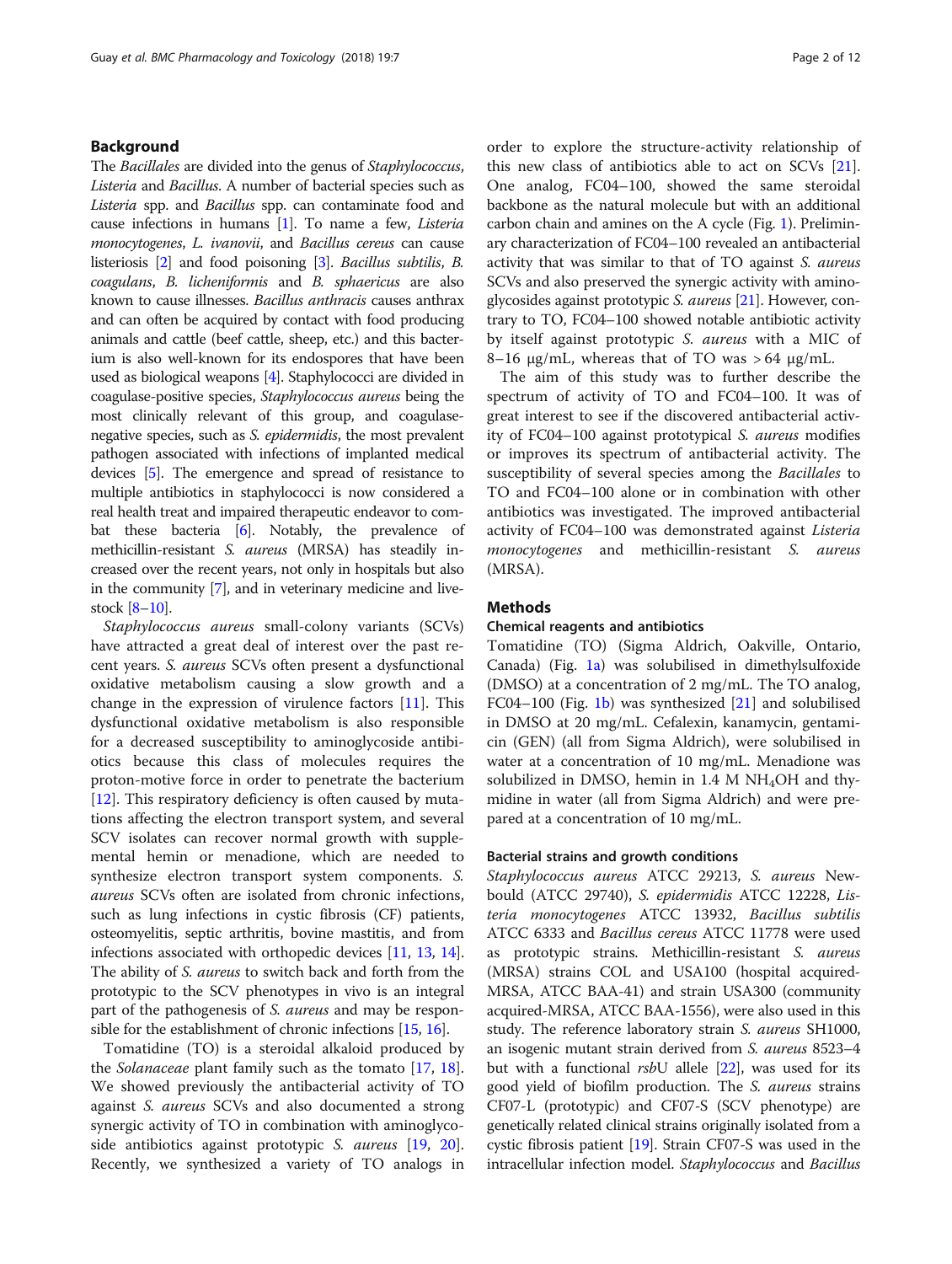<span id="page-2-0"></span>

were maintained on Tryptic Soy agar (TSA, BD, Mississauga, Ontario, Canada), whereas L. monocytogenes was grown on brain-heart infusion (BHI) agar (BD, Mississauga, Ontario, Canada).

# Small colony variants (SCVs)

For S. aureus, strain NewbouldΔhemB was used as the reference SCV. NewbouldΔhemB was generated from strain Newbould (ATCC 29740) by disrupting the hemB gene with the ermA cassette by homologous recombin-ation [\[23\]](#page-10-0). Another SCV hemB mutant was similarly constructed from S. aureus ATCC 29213 [[24\]](#page-10-0). SCVs from B. cereus, B. subtillis and L. monocytogenes were generated by growth in presence of a subinhibitory concentration of GEN. Briefly, overnight broth cultures (18–20 h) were used to inoculate BHI broths at a dilution of 1:100, supplemented or not with 0.25 to 1X the MIC of GEN. Cultures were incubated 18 h at 35 °C with shaking (225 rpm) and then adjusted to an  $A_{595\;nm}$ of 2.0 in PBS at 4 °C. Determination of CFU and SCV colonies was done by serial dilution plating. SCVs were obtained by plating on TSA (BHI agar for L. monocytogenes) containing GEN at a concentration of 8 to 16 times the induction concentration followed by an incubation of 48 h at 35 °C. The pinpoint colonies selected by this method were confirmed to be SCVs by streaking several of them on agar plates without antibiotic. SCV that conserved their phenotype after two passages were

considered to have a stable phenotype and were used in subsequent experiments. Selected SCVs had a colony size a tenth of the size of a normal colony and showed no pigmentation or hemolytic activity on blood agar plates. The SCV species were confirmed by rDNA 16S sequencing after PCR amplification using universal primers [\[25](#page-10-0)].

#### Auxotrophy assays

For SCVs, auxotrophism is defined as the requirement of specific compounds in order to regain a normal growth phenotype [[26](#page-10-0)]. An agar diffusion method was used to characterize the auxotrophism of SCVs using hemin or menadione (1–10 μg each/well) or thymidine (100 μg/well) on an inoculated Mueller-Hinton agar (MHA) or Brain-heart infusion agar (BHIA) plate [\[27](#page-10-0)]. Auxotrophy for specific supplements was detected by a zone of normal growth surrounding the well after 18 h of incubation at 35 °C. The results were confirmed by two independent experiments.

#### Antibiotic susceptibility testing

MICs were determined by a broth microdilution technique following the recommendations of the Clinical and Laboratory Standards Institute (CLSI) [\[28](#page-10-0)], except that the incubation period was extended to 48 h and the medium used was BHI to allow SCVs to reach maximal growth as previously described [\[29](#page-10-0)]. As recommended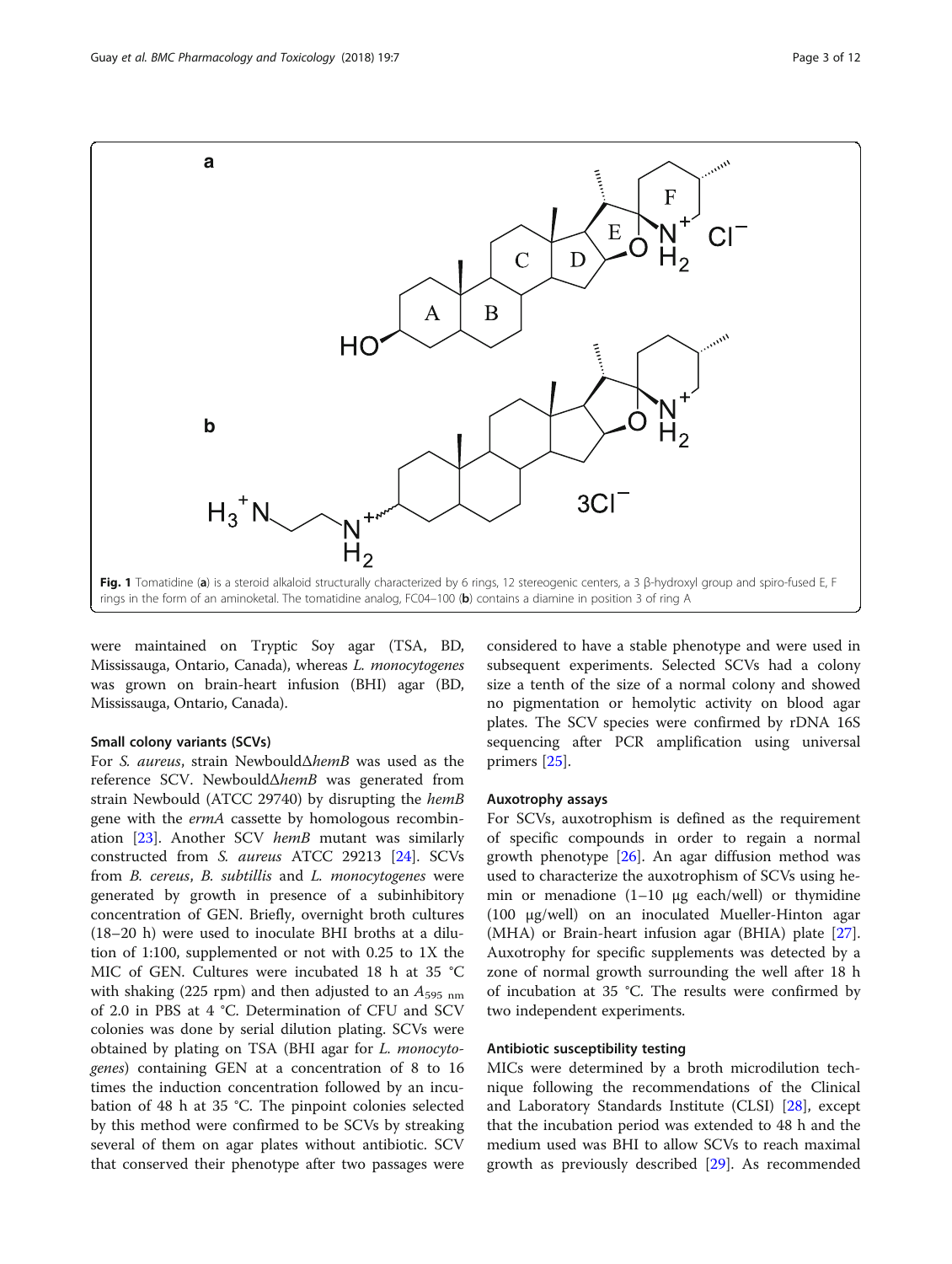by the CLSI, L. monocytogenes (and its SCVs) were grown in cation-adjusted Muller-Hinton broth (CAMHB, BD) containing 3% lysed horse blood (LHB, Remel, Hartford, CT, USA). The reported results were obtained from three independent experiments.

# Time-kill experiments

Kill kinetics were performed to determine whether the effect of compounds alone or in combination with an aminoglycoside was bacteriostatic or bactericidal. Bacteria were inoculated at  $10^5 - 10^6$  CFU/mL in the appropriate medium in the absence or presence of the different antibiotic compounds at concentrations specified in figure legends. At several points in time at 35 °C (225 rpm), bacteria were sampled, serially diluted, and plated on TSA for CFU determinations. Plates were incubated for 24 or 48 h at 35 °C for normal and SCV strains, respectively. The data were collected from a minimum of three independents experiments.

# Antibiotic activity in biofilms

The viability of bacteria in biofilms was evaluated based on previously described protocols [[30](#page-10-0)–[32](#page-10-0)]. For these assays, 96-peg lids and corresponding 96-well plates were used (Thermo Scientific, Ottawa, ON, Canada). Wells were inoculated with a suspension of S. aureus SH-1000 adjusted to a 0.5 McFarland standard in TSB (150 μL per wells) and plates with 96-well lids were incubated at 35 °C with an agitation of 120 rpm for 24 h. The biofilms on pegs were then washed three times with 200 μL PBS. Biofilms on pegs were further incubated in fresh 96-well plates containing 200 μL of TSB containing or not antibiotic compounds or a combination of molecules at 35 °C, 120 rpm for 24 h. The treated biofilms on pegs were washed three times in PBS and bacteria in biofilms were recovered by sonication in a new microtiter plate containing 200 μL of PBS per wells using an ultrasonicator bath for 10 min followed by centrifugation for 5 min at 1000 RPM. The bacteria recovered in each well were suspended, serially diluted, plated on TSA and incubated at 35 °C for 24 h before CFU determination.

# Cell invasion and measurement of intracellular antibiotic activity

The Calu-3 cell line (ATCC HTB 55, Homo sapiens lung adenocarcinoma), was cultured in Eagle's Minimum Essential Medium (EMEM) supplemented with 0.1 mM MEM nonessential amino acids, 1 mM of sodium pyruvate, 100 U/mL penicillin, 100 μg/mL streptomycin, 2.5 μg/mL of Fungizone and 10% fetal bovine serum (FBS) at 37 °C in 5%  $CO_2$ . For routine culture, 4  $\mu$ g/mL of puromycin was added to culture media. All cell culture reagents were purchased from Wisent (St-Bruno, QC, Canada).

The cell invasion assay was performed with the Calu-3 cells in an air-liquid interface as previously described with few modifications [[19](#page-10-0)]. Briefly, cells were seeded at  $1.5 \times 10^5$  cells per insert in a 12-well Transwell plate (Corning, Tewksbury, MA) and cultured for 10 days with the apical medium replaced each day. The complete medium in the basal compartment was replaced by the invasion medium (1% FBS and no antibiotics) 18 h before invasion assays. Inocula were prepared by suspending bacteria grown 20 h on BHI agar plates in ice-cold PBS. Bacteria were then washed three times in ice-cold PBS and suspended in the invasion medium supplemented with 0.5% BSA at a density of approximately  $4.0 \times 10^8$  CFU/mL. Cells were washed twice with PBS and 250 μL of bacterial suspension (multiplicity of infection [MOI] of 10, i.e., the ratio bacteria/cells) were apically added to each insert. Invasion of cells by bacteria was allowed for 3 h, inserts were emptied and washed three times with PBS. The basal medium was changed for the invasion medium with 20 μg/mL of lysostaphin (Sigma) to kill extracellular bacteria and with or without the tested antibiotic compounds. The infected cells were incubated for a total of 48 h with a change of medium at 23 h (invasion medium with lysostaphin with or without the tested antibiotic compounds). The invasion medium with lysostaphin but without tested compound was also apically added 1 h before cell lysis to ensure that only intracellular bacteria were counted. At 48 h, following three washes with PBS, the apical and basal media were removed and cells were detached with 100 μL of trypsin 0.25% and lysed for 10 min by the addition of 400 μL of water containing 0.05% of Triton X-100. Then, 50 μL of PBS (10X) was added and mixed. Lysates were serially diluted 10-fold and plated on TSA for CFU determination. Plates were incubated at 35 °C for 48 h.

#### Statistical analysis

Statistical analyses were carried out with the GraphPad Prism software (v.6.02). Bacterial CFUs were transformed in base 10 logarithm values before being used for statistical analyses. One-way ANOVA and post-tests were used as appropriate for the analysis of data as specified in each of the figure legends.

# Results

# Emergence the SCV phenotype

The SCV phenotype is characterized by a slow growth yielding a small colony size on agar plates (i.e., typically 1/5 to 1/10 of the normal colony size). Two prototypic S. aureus, Newbould and CF07-L, and their SCV counterparts, NewbouldΔhemB and CF07-S, respectively, were used as control strains (Fig. [2a](#page-4-0) and [b\)](#page-4-0). Figure [2](#page-4-0) shows the colony sizes of the parental strains compared to that of the SCV derivatives. A subinhibitory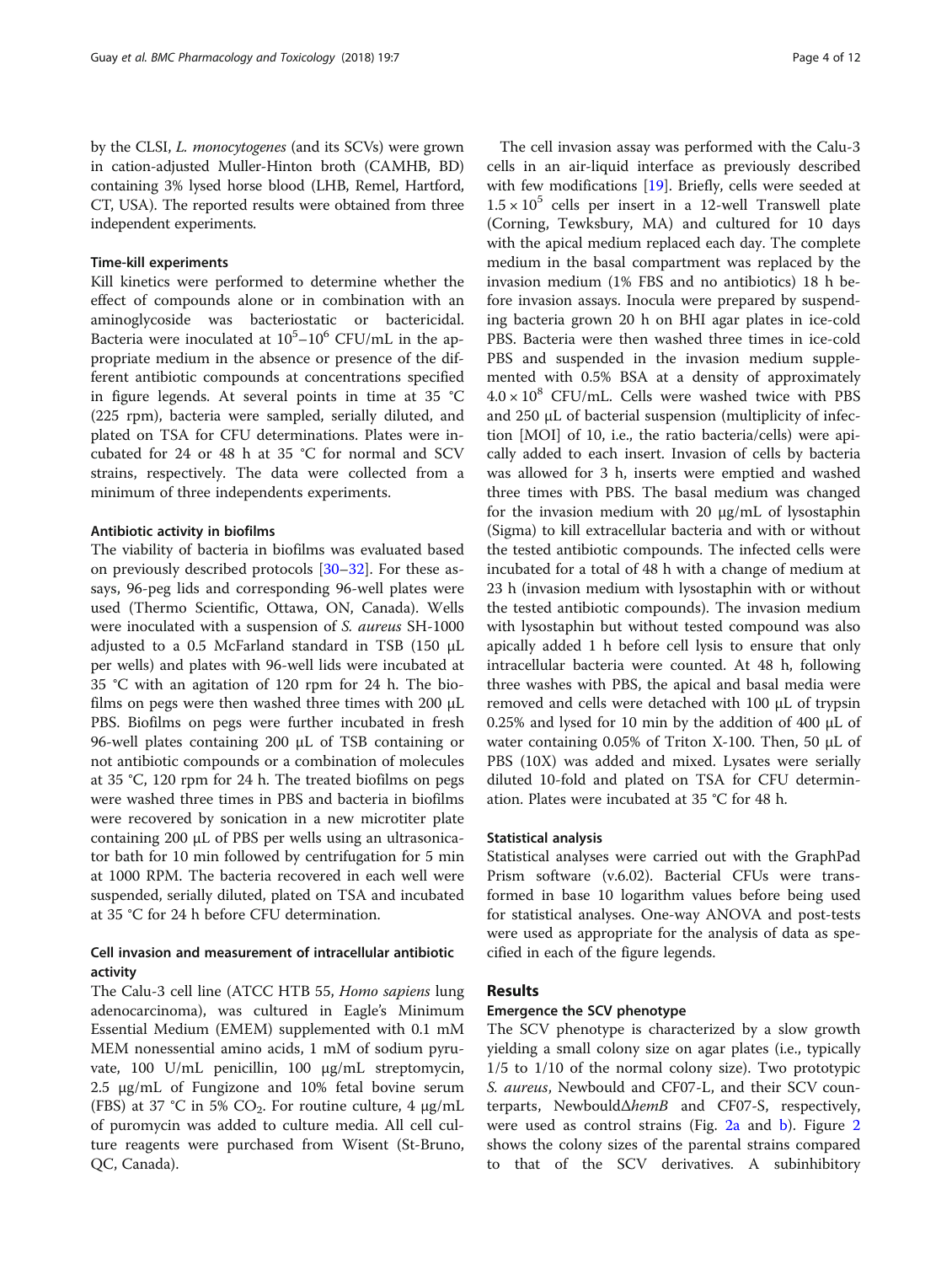<span id="page-4-0"></span>

observed around (i). The enhanced growth appears white and surrounds a small zone of growth inhibition

concentration of GEN was used to promote the emergence of the SCV phenotype for B. cereus, B. subtilis and L. monocytogenes. The B. cereus SCVs were obtained at an inducing concentration of 1 X MIC of GEN (Fig. 2c), B. subtilis SCVs at 0.5 X MIC (Fig. 2d), and L. monocytogenes SCVs at 0.25 X MIC (Fig. 2e). The SCV isolates selected for the rest of the study were stable and kept their small-colony phenotype without a GEN selection pressure. The B. cereus SCVs showed auxotrophy for menadione (Table [1\)](#page-5-0), some of the L. monocytogenes SCVs showed auxotrophy for hemin (Fig. 2f, Table [1](#page-5-0)), while the *B. subtilis* SCVs showed no apparent auxotrophy to hemin, menadione or thymidine (i.e., unknown auxotrophy, Table [1](#page-5-0)). These results show that SCVs with defects in their respiratory chain (i.e., hemin or menadione auxotrophy) can indeed emerge from a selective pressure with aminoglycosides.

# Antibacterial activity of TO and analog FC04–100 against Bacillales spp

The MICs of TO and FC04–100 against a panel of prototypic and SCV strains of the Bacillales are reported in Table [1](#page-5-0). The MICs for TO ranged from 0.03 to 0.12 μg/mL against all the SCVs tested from the species S. aureus, L. monocytogenes, B. cereus and B. subtilis, whereas TO showed no activity (MIC  $>64$  µg/mL) against the prototypic strains including S. epidermidis (Table [1\)](#page-5-0). Noteworthy, strains of the normal phenotype were more susceptible to GEN compared to their SCV derivatives; this was expected because aminoglycosides (e.g., GEN) require an active respiratory chain and the proton-motive force in order to penetrate the bacterium. Besides, the MICs of analog FC04–100 against the SCV strains (MIC of  $1-2 \mu g/mL$ , Table [1\)](#page-5-0) were slightly higher than that found for TO. On the other hand, the MICs of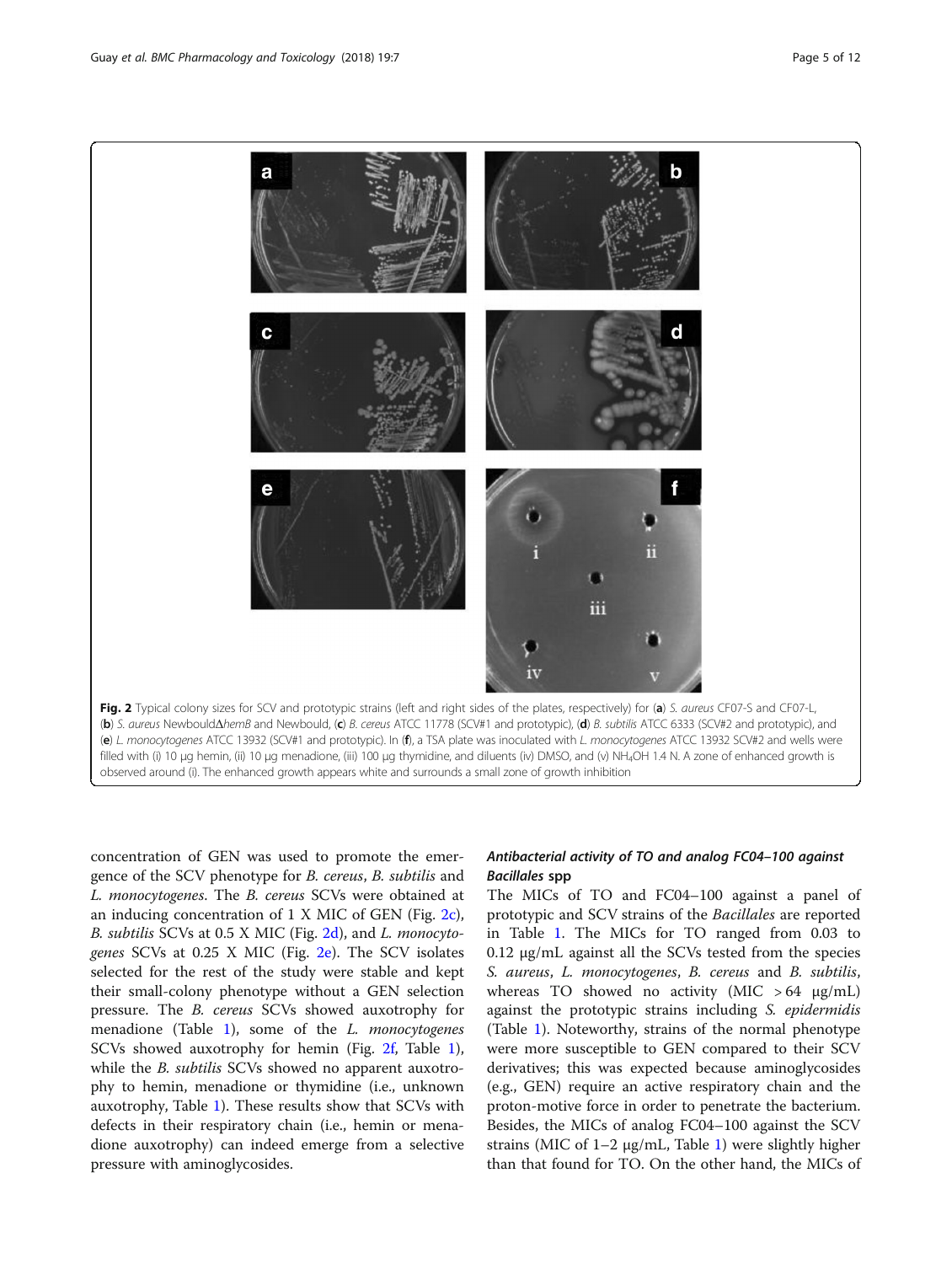| Species and strains                 | Auxo <sup>a</sup>        | MIC (µg/mL) |              |                |                          |                                |  |
|-------------------------------------|--------------------------|-------------|--------------|----------------|--------------------------|--------------------------------|--|
|                                     |                          | <b>TO</b>   | FC           | <b>GEN</b>     | $GEN + TO (fold)b$       | $GEN + FC (fold)^c$            |  |
| Staphylococcus ssp.                 |                          |             |              |                |                          |                                |  |
| S. aureus ATCC 29213                | $\qquad \qquad -$        | >64         | $8 - 16$     | 0.5            | 0.06(8)                  | $0.06 - 0.12$ (4-8)            |  |
| S. aureus ATCC 29213 AhemB (SCV)    | H                        | 0.06        | 2            | 8              |                          |                                |  |
| S. aureus Newbould                  | $\qquad \qquad -$        | >64         | $8 - 16$     | 0.5            | 0.06(8)                  | 0.12(4)                        |  |
| S. aureus Newbould AhemB (SCV)      | H                        | 0.06        | 2            | 8              | $\overline{\phantom{0}}$ | $\overline{\phantom{0}}$       |  |
| S. aureus CF07-L                    | $\qquad \qquad -$        | >64         | 8            | 0.5            | 0.06(8)                  | 0.12(4)                        |  |
| S. aureus CF07-S (SCV)              | M                        | 0.12        | 2            | 8              | $\overline{\phantom{a}}$ |                                |  |
| S. aureus SH1000                    |                          | >64         | $8 - 16$     | 0.5            | 0.06(8)                  | $0.06 - 0.12$ (4-8)            |  |
| S. aureus MRSA USA100 ATCC BAA-41   |                          | >64         | 16           | 0.5            | 0.12(4)                  | 0.12(4)                        |  |
| S. aureus MRSA USA300 ATCC BAA-1556 |                          | >64         | 16           | 0.5            | 0.06(8)                  | 0.06(8)                        |  |
| S. aureus MRSA COL                  | $\overline{\phantom{m}}$ | >64         | 16           | 0.25           | 0.06(4)                  | 0.06(4)                        |  |
| S. epidermidis ATCC 12228           |                          | >64         | 8            | 0.5            | 0.12(4)                  | 0.12(4)                        |  |
| Bacillus ssp.                       |                          |             |              |                |                          |                                |  |
| B. cereus ATCC 11778                | $\overline{\phantom{m}}$ | >64         | 8            | 1              | 0.25(4)                  | 0.25(4)                        |  |
| B. cereus ATCC 11778 (SCV#1)        | M                        | 0.03        | 2            | 16             | $\overline{\phantom{0}}$ | $\qquad \qquad \longleftarrow$ |  |
| B. cereus ATCC 11778 (SCV#2)        | M                        | 0.03        | 2            | 16             |                          | $\overline{\phantom{a}}$       |  |
| B. subtilis ATCC 6333               | $\overline{\phantom{0}}$ | >64         | 8            | 0.12           | 0.03(4)                  | 0.06(2)                        |  |
| B. subtilis ATCC 6333 (SCV#1)       | U                        | 0.03        | 2            | 2              | $\overline{\phantom{m}}$ | $\qquad \qquad -$              |  |
| B. subtilis ATCC 6333 (SCV#2)       | U                        | 0.03        | 2            | $\overline{4}$ | $\overline{\phantom{0}}$ | $\qquad \qquad -$              |  |
| B. subtilis ATCC 9372               | $\equiv$                 | >64         | 8            | 0.12           | 0.015(8)                 | 0.06(2)                        |  |
| B. subtilis ATCC 9372 (SCV#1)       | U                        | 0.03        | $\mathbf{1}$ | 1              | $\qquad \qquad -$        | $\overline{\phantom{m}}$       |  |
| B. subtilis ATCC 9372 (SCV#2)       | U                        | 0.03        | $\mathbf{1}$ | 1              | $\overline{\phantom{m}}$ |                                |  |
| Listeria                            |                          |             |              |                |                          |                                |  |
| L. monocytogenes ATCC 13932         |                          | >64         | 32           | 0.5            | 0.12(4)                  | 0.12(4)                        |  |
| L. monocytogenes ATCC 13932 (SCV#1) | U                        | 0.03        | $\mathbf{1}$ | >64            |                          |                                |  |
| L. monocytogenes ATCC 13932 (SCV#2) | H                        | 0.03        | $\mathbf{1}$ | >64            | $\overline{\phantom{0}}$ |                                |  |

<span id="page-5-0"></span>Table 1 Susceptibility of prototypic and SCV strains and species to TO, FC04–100, GEN or the combination of GEN with one of either steroidal alkaloids

Abbreviations: TO tomatidine, FC FC04-100, GEN gentamicin, Auxo auxotrophy, SCV small-colony variant, H hemin, M menadione, T thymidine, U unknown <sup>a</sup>For SCVs, auxotrophism is defined as the requirement of specific compounds in order to regain a normal growth phenotype. An agar diffusion method was used to characterize the auxotrophism of SCVs using H, M or T. If none of these compounds restored normal growth, the auxotrophy was unknown (U) bGEN was used in combination with TO at a sub-MIC of 8 μg/mL. The fold increase in GEN susceptibility is the ratio of the MIC of GEN used alone vs GEN in the presence of TO

.<br><sup>C</sup>GEN was used in combination with FC at a sub-MIC of 4 μg/mL. The fold increase in GEN susceptibility is the ratio of the MIC of GEN used alone vs GEN in the presence of FC

FC04–100 against all prototypic Bacillales were lower than that of TO  $(8-32 \text{ μg/mL}$  for FC04-100 vs. > 64 μg/mL for TO). Furthermore, a synergy of TO or FC04–100 with GEN against all the prototypic strains tested was also observed (Table 1). Indeed, the addition of either TO or FC04–100 to GEN in the susceptibility tests provoked a 2 to 8-fold decrease of GEN MIC against all species tested (Table 1).

These results show that the spectrum of activity of TO and FC04–100 is similarly directed against the Bacillales (Staphylococcus, Bacillus, Listeria).

The interesting antibacterial activity of FC04–100 against prototypic strains was therefore noted against antibiotic

multi-resistant MRSA strains (MICs of 16 μg/mL, Table 1) and such an activity was further investigated. Although the multi-resistant S. aureus MRSA USA100, USA300 and COL are resistant to cefalexin (beta-lactam antibiotic, MIC of 256 μg/mL) and to the aminoglycoside kanamycin (MIC of 256 μg/mL and > 1024 μg/mL, for USA100 and USA300, respectively, Table [2\)](#page-6-0), the combination of both cefalexin and kanamycin decreased their respective MICs (Table [2\)](#page-6-0). Indeed, the combination of cefalexin and kanamycin in a proportion of 3:2 (commercialized under the name Ubrolexin™) decreased the MIC of one or both antibiotics. This is as expected for the combination of a betalactam with an aminoglycoside [[33](#page-10-0)]. However, the synergy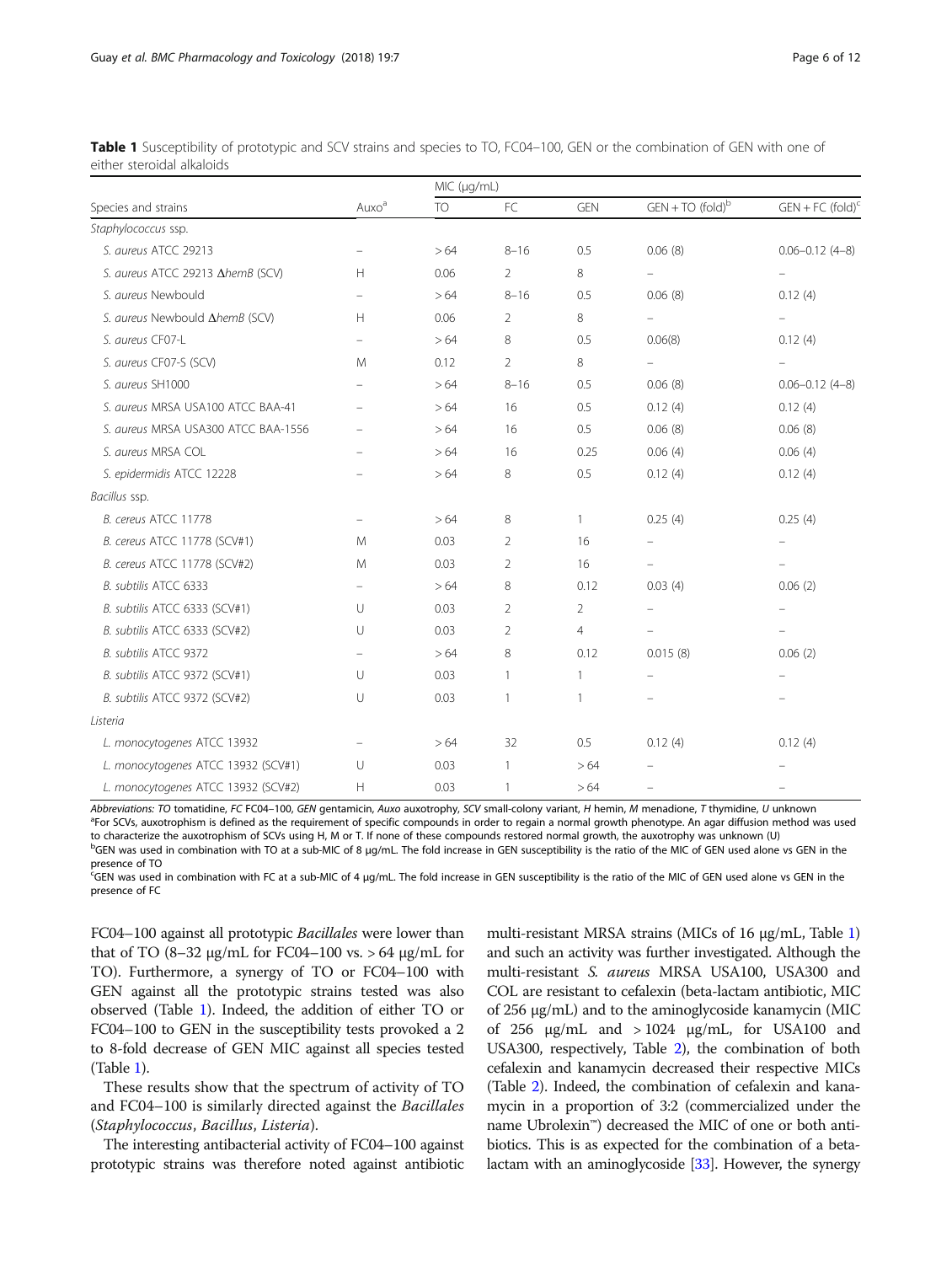| Species and strains                 | MIC (µq/mL) |            |                      |                            |                   |  |
|-------------------------------------|-------------|------------|----------------------|----------------------------|-------------------|--|
|                                     | ΩFF         | <b>KAN</b> | CFF:KAN <sup>a</sup> | CEF:KAN (+FC) <sup>D</sup> | Fold <sup>c</sup> |  |
| S. aureus MRSA USA100 ATCC BAA-41   | 256         | 256        | 28:86                | 4:3                        |                   |  |
| S. aureus MRSA USA300 ATCC BAA-1556 | 256         | >1024      | 256:171              | 8:6                        | 32                |  |
| S. aureus MRSA COL                  | 256         | 4          | 4:3                  | 0.5:0.35                   | 8                 |  |

<span id="page-6-0"></span>**Table 2** Synergistic activity of FC04–100 with the combination cefalexin: kanamycin

Abbreviations: CEF cefalexin, KAN kanamycin, FC FC04-100

<sup>a</sup>CEF:KAN was used at a proportion of 3:2

<sup>b</sup>FC04-100 was used at a sub-MIC of 4 μg/mL<br><sup>c</sup>Tbo fold increase in succeptibility is the ratio

The fold increase in susceptibility is the ratio of the MIC of CEF:KAN alone vs CEF:KAN in the presence of FC04–100

is weak with MRSA strains that are resistant to one or the other or both antibiotics and the addition of 4 μg/mL of FC04–100 further improved by 8 to 32 fold the MIC of the cefalexin:kanamycin combination against these strains (Table 2).

# Bactericidal activity of TO and analog FC04–100 against SCVs and bactericidal synergy in combination with GEN against prototypic strains

As was shown in Table [1,](#page-5-0) the addition of 8 μg/mL of TO to GEN reduced the MIC of GEN against all prototypic Bacillales. In this section, kill kinetics also show that the TO-GEN combination importantly improves the bactericidal effect of GEN against prototypic B. subtilis and B. cereus with a > 4 log10 reduction in viable bacteria at 24 h compared to the no drug control (Fig. 3a and b, respectively). However, although the MIC of GEN was improved when in combination with TO against

L. monocytogenes (Table [1\)](#page-5-0), time-kill experiments failed to demonstrate a bactericidal synergy with an improvement of at most  $1 \log_{10}$  in killing compared to that achieved with GEN alone (Fig. 3c). Similarly, the effect of TO used alone against SCVs was strongly bactericidal against S. aureus, B. subtilis and B. cereus, but not against the L. monocytogenes SCV (Fig. 3d), and this even if the MIC of TO against L. monocytogenes SCVs was 0.03 μg/mL (Table [1\)](#page-5-0).

On the other hand, the addition of 8 μg/mL of FC04– 100 to GEN (2 μg/mL) decreased by an average of 5  $log_{10}$ the viable counts (CFU/mL) of prototypic L. monocytogenes, after 24 h of treatment, in comparison to GEN alone (Fig. [4a\)](#page-7-0). Also, the bactericidal activity of FC04–100 used alone against the *L. monocytogenes* SCV was shown to be better than that observed for TO. To quantitate and facilitate such a comparison between TO and FC04–100, Fig. [4b](#page-7-0) shows the residual CFU of the L. monocytogenes SCV strain after treatment with TO or FC04–100 and

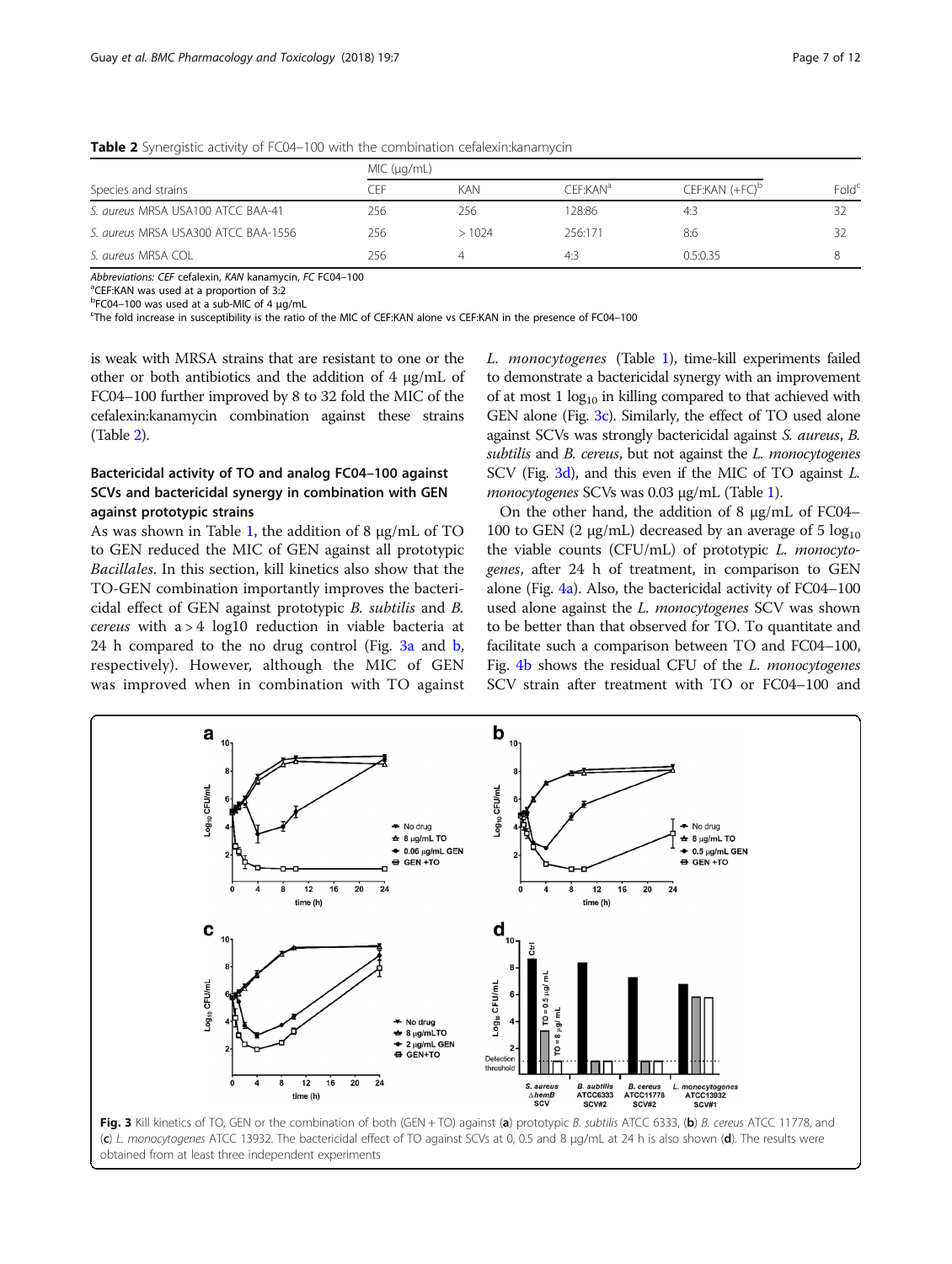<span id="page-7-0"></span>a

.og<sub>10</sub> CFU/mL

b  $10$ 

-og<sub>10</sub> CFU/mL

10

8

 $\overline{2}$ 

 $\overline{A}$ 8

 $t = 24$ 



**POPYSITY** Foot race system No drug Fig. 4 Kill kinetics of FC04-100, GEN or the combination of both (GEN + FC04–100) against (a) prototypic L. monocytogenes ATCC 13932. The bactericidal effect of TO or FC04–100 used alone against L. monocytogenes SCV#1 is also shown after 8 and 24 h of incubation (b). The results were obtained from at least three independent experiments

 $t = 24$ 

calculated as the percentage of live CFU in comparison with untreated L. monocytogenes SCVs after 24 h of incubation. These results show that TO can be chemically modified (e.g., derivative FC04–100) to improve its antibacterial activity against L. monocytogenes.

# FC04–100 potentiates the activity of GEN against S. aureus embedded in biofilm

The interesting bactericidal properties of FC04–100, notably against Listeria (Fig. 4) prompted us to further investigate the bactericidal activity of this steroidal alkaloid in other instances where Bacillales spp. are difficult to kill. For example, strain S. aureus SH1000 produces copious amounts of biofilm and is thus suitable for use in an assay measuring the intrabiofilm bactericidal activity of antibiotics. Figure 5 demonstrates that compound FC04–100 can also kill prototypical S. aureus SH1000 embedded in a biofilm. Indeed, FC04–100 used alone at 4 μg/mL (i.e.,  $0.25-0.5 \times$  MIC) significantly reduced the number of viable bacteria remaining in the biofilm as



compared to the no drug control  $(P < 0.001)$ . Furthermore, when FC04–100 (4 μg/mL) was used in combination with GEN, the antibacterial activity of GEN (used at either 0.25, 0.5 or  $1 \times$  MIC) was significantly improved  $(P < 0.0001)$ . In other words, addition of FC04-100 to GEN improved its intrabiofilm bactericidal activity by more than 3 log10 at all tested GEN concentrations (Fig. 5).

# FC04–100 inhibits the intracellular replication of SCVs

Another instance where some Bacillales spp. are difficult to kill by antibiotics is when they hide within host cells. Indeed, intracellular replication of S. aureus SCVs is an important contributor to the establishment of chronic infections such as those occurring in the lungs of cystic fibrosis patients. Hence, to mimic the human pulmonary epithelium, Calu-3 cells were cultivated in an air-liquid interface and were subsequently infected with the S. aureus SCV strain CF07-S. Strain CF07-S was originally isolated from a patient with cystic fibrosis. After invasion of cells by CF07-S, remaining extracellular bacteria were removed and Calu-3 cells were exposed to TO or FC04–100 to evaluate their ability to kill intracellular bacteria. Figure [6](#page-8-0) shows that FC04–100 (used at 8  $\mu$ g/mL), like TO, can significantly decrease the intracellular population of S. aureus CF07-S by at least 3 log10 compared to the no drug control  $(P < 0.0001)$ .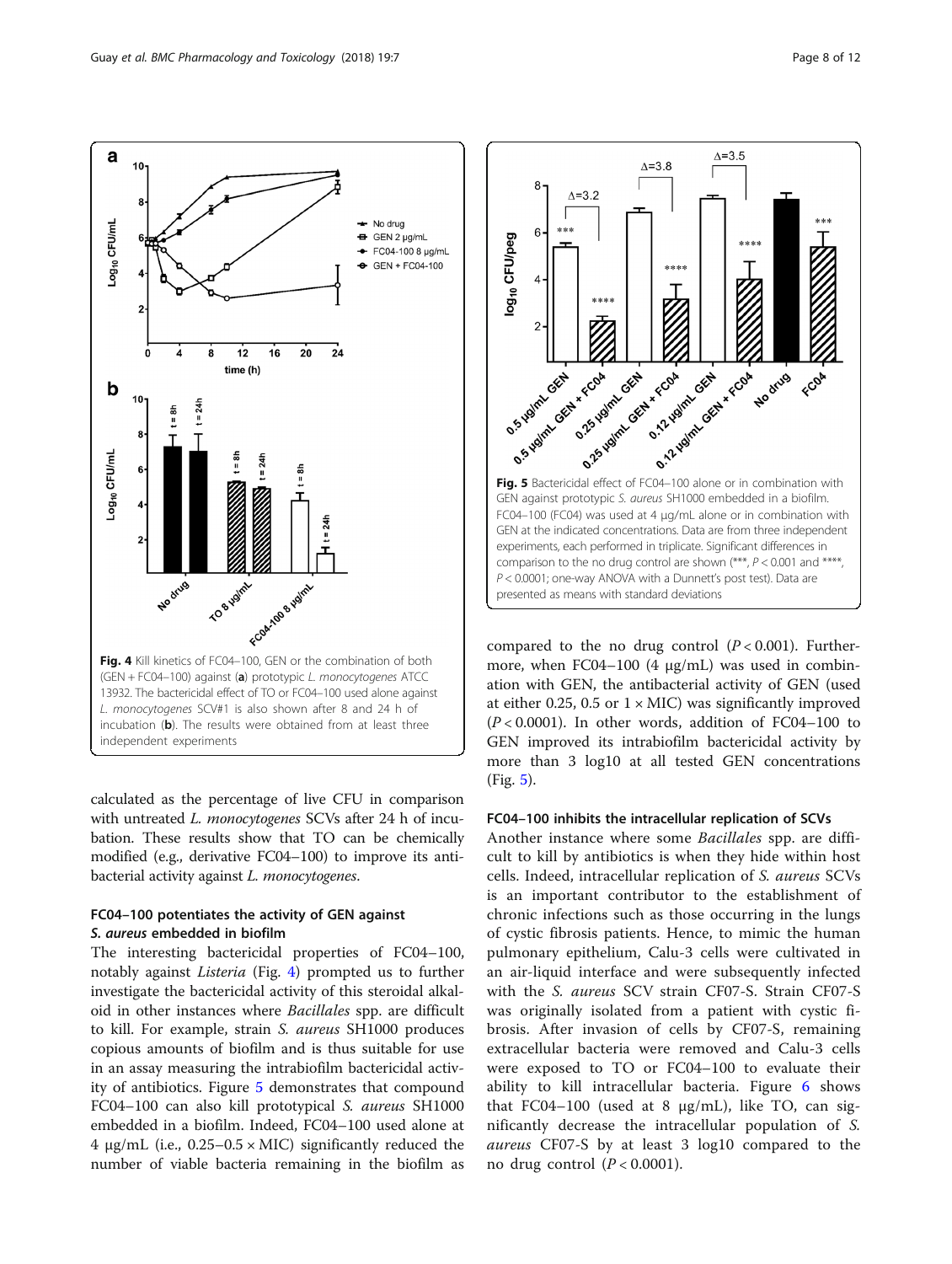<span id="page-8-0"></span>

# **Discussion**

In previous studies, we have demonstrated that TO has a strong inhibitory activity against S. aureus SCVs and improves the bactericidal activity of aminoglycoside antibiotics against prototypic S. aureus, and also more broadly, against staphylococci. The mode of action of TO and its analog FC04–100 against S. aureus has yet to be understood. Our initial work suggested that TO inhibits the biosynthesis of macromolecules, with a pronounced effect on protein synthesis and that when used in combination, the aminoglycoside or TO could help each other to reach their respective intracellular target through cell permeabilization [\[19](#page-10-0), [20\]](#page-10-0). However, more recently, we have putatively identified the cellular target of TO as the bacterial ATP synthase using genomic analysis of TO-resistant mutants [[34](#page-10-0)]. Such a cellular target would explain both the action of TO against the already impaired respiratory-deficient SCVs, the reduction in macromolecular biosyntheses resulting from a reduction in ATP production, and the synergy with an aminoglycoside which action is also linked to the

respiratory chain and proton motive force. The TOaminoglycoside synergy was documented for several prototypical strains of diverse clinical origins including aminoglycoside-resistant S. aureus carrying aminoglycoside modifying enzymes. This effect occurring by a mechanism that has yet to be understood was documented for several strains of diverse clinical origins including aminoglycoside-resistant S. aureus carrying aminoglycoside modifying enzymes. TO showed however no synergistic effect on the activity of aminoglycosides against P. aeruginosa, E. coli or Enterococcus spp. In the present study, we showed that the antibacterial spectrum of TO can be extended to species of the Bacillales order having very low MICs against L. monocytogenes, B. cereus and B. subtillis SCVs (0.03 to 0.12 μg/mL). Time-kill kinetics showed that the combination of TO and GEN creates a bactericidal synergy against prototypic strains of B. subtilis and B. cereus, similarly to that previously demonstrated against S. aureus. However, the mixture of TO and GEN did not demonstrate much improvement over the activity of GEN alone against prototypic L. monocytogenes in time-kill experiments. Likewise, investigations with Bacillales SCVs showed that TO efficiently killed S. aureus, B. cereus and B. subtillis but not L. monocytogenes SCVs despite its very low MIC and TO was thus bacteriostatic against that species. L. monocytogenes SCVs are indeed quite tolerant to the bactericidal effects of many classes of antibacterial agents [\[35\]](#page-10-0). Therefore, amelioration of the bactericidal activity of TO against this important pathogen, as seen with its derivative FC04–100, is an important breakthrough.

TO is a steroid alkaloid found in the Solanaceae plants [[20,](#page-10-0) [21\]](#page-10-0) and is structurally characterized by 6 rings, 12 stereogenic centers, a 3β-hydroxyl group on ring A and spiro-fused E, F rings in the form of an aminoketal (Fig. [1\)](#page-2-0). Although we previously documented some interesting antibacterial activity for TO, the absence of an identified cellular target makes difficult the establishment of a structure-activity relationship (SAR). In initial attempts to elucidate SAR, we prepared analogs bearing modifications on ring A of TO [[21\]](#page-10-0). The addition of two ammonium groups in position C3 on ring A was highly beneficial for antibiotic activity against normal non-SCV strains and the antibacterial spectrum of activity of one of such analogs, FC04–100, is detailed in the present work. On the other hand, although FC04–100 increased its antibacterial activity against prototypical strains of the Bacillales compared to TO (Table [1](#page-5-0)), it presents a reduced activity against S. aureus SCVs (from a MIC of 0.03–0.12 μg/mL for TO to a MIC of 1–2 μg/mL for FC04–100). The study of Chagnon et al.  $[21]$  $[21]$  also demonstrated that the stereochemistry of the 3 position substitution moderately affected activity against S. *aureus* SCVs and since FC04–100 is a mixture of stereoisomers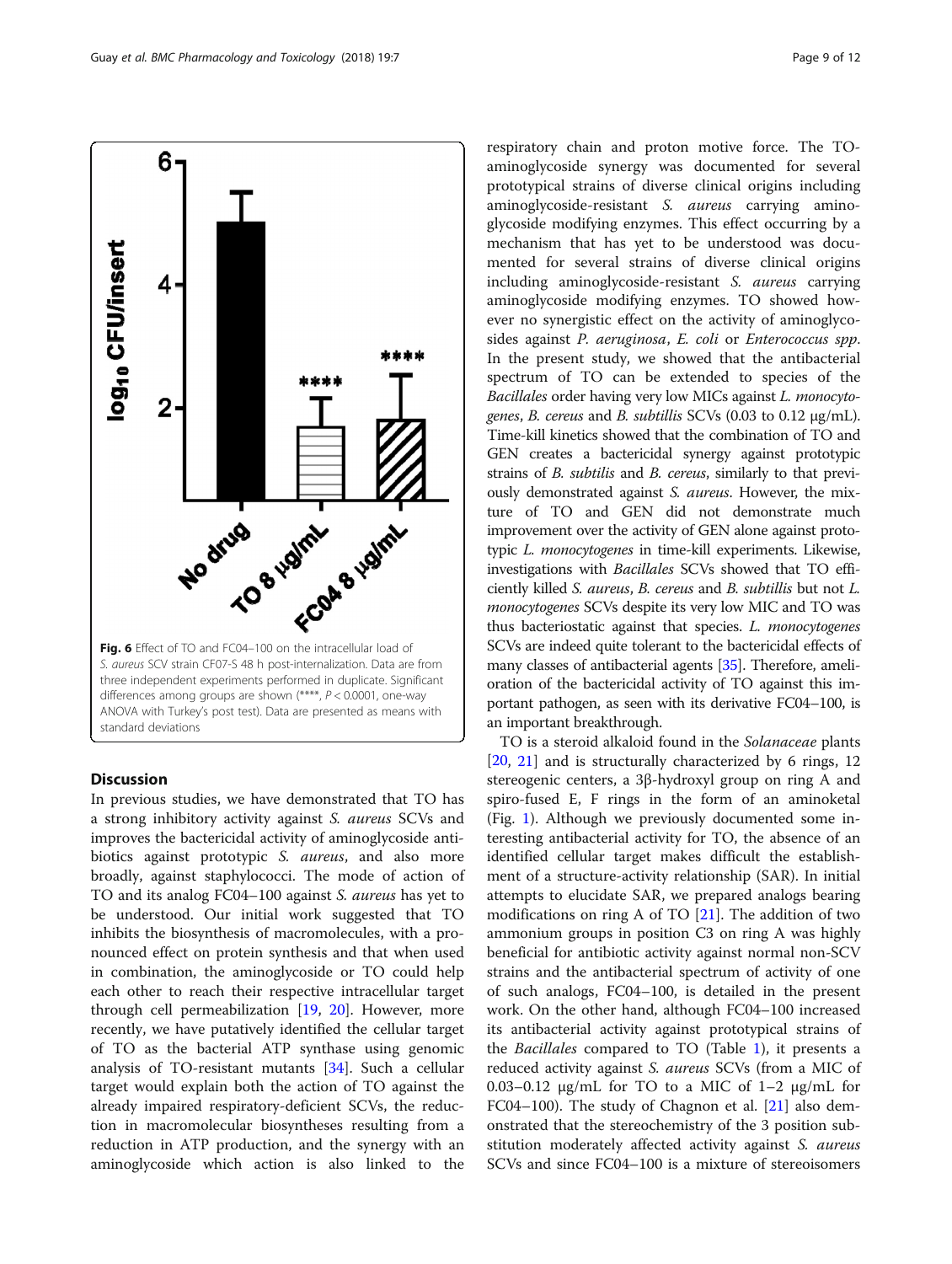for that position, separation and purification of FC04– 100 stereoisomers will need to be done in future studies to see if one or the other stereoisomer drives the antibacterial activity against prototypical or SCV strains.

Here we demonstrated that FC04–100 was able to kill both L. monocytogenes SCVs as well as the normal phenotype, alone and in the presence of GEN, respectively (Fig. [4\)](#page-7-0). Furthermore, FC04–100 showed a noticeable antibacterial activity on its own (MIC of 16 μg/mL) against the MRSA strains USA100, USA300 and COL (Table [1](#page-5-0)). FC04–100 was also synergistic in combination with an aminoglycoside against such MRSA strains with a 4 to 8 fold gain in the MIC of GEN. Because MRSA strains are often multi-resistant to antibiotics and often carry aminoglycoside-modifying enzymes (AMEs), we examined the possibility of using a triple antibiotic combination. Indeed, the combination of cefalexin and kanamycin in a proportion 3:2 is already approved to treat bovine mastitis pathogens under the brand name of Ubrolexin<sup>™</sup> [\[36](#page-10-0)]. This antibiotic combination offers an extended spectrum of activity compared to each individual drug and is expected to cover both S. aureus, Streptococcus uberis, and E. coli [[36](#page-10-0)–[38](#page-10-0)]. Unfortunately, the increased frequency of livestock-associated MRSA [[8](#page-10-0)–[10\]](#page-10-0) and frequent incidence of strains and species carrying AMEs [[39\]](#page-10-0) may limit the spectrum of activity of the combination of a beta-lactam and an aminoglycoside. With this in mind, we showed that the use of FC04–100 in combination with cefalexin and kanamycin improves by 32 fold the activity of this mixture against MRSA strains carrying AMEs (Table [2](#page-6-0)). Overall the addition of FC04–100 to the aminoglycoside-beta-lactam combination decreased the MICs of cefalexin and kanamycin below their resistance breakpoints, and this for all the MRSA strains tested.

S. aureus, although not primarily recognized as a typical intracellular pathogen, is able to enter and survive in host cells [\[40](#page-10-0)]. Moreover, the ability of *S. aureus* to convert to the SCV phenotype showing increased biofilm production, improved adherence to host cells and tissues as well as increased intracellular persistence allows this pathogen to cause chronic and difficult to treat infections [\[41,](#page-10-0) [42](#page-10-0)]. Discovering antibacterial drugs able to act in the intracellular compartment is generally recognized as a difficult challenge. Previously, we demonstrated that steroidal alkaloids such as TO had such an ability and could act on intracellular S. aureus SCVs [[19](#page-10-0)], and here, we demonstrated that this was also the case for the TO analog FC04–100 (Fig. [6](#page-8-0)). Since FC04–100 showed a good bactericidal activity against L. monocytogenes in vitro, it will be interesting to see if it can also kill this highly specialized intracellular pathogen [[43](#page-11-0)], in future studies. In addition, we also show in the present study that FC04–100 greatly improves the bactericidal activity

of aminoglycosides such as GEN against bacteria embedded in biofilms. Biofilms are recognized to be a major hindrance to antibiotic action and are responsible for persistent colonization in many diseases [[44\]](#page-11-0) and in the food industry [[45\]](#page-11-0). The important intracellular and intrabiofilm bactericidal properties of FC04–100 certainly provides further justifications for a continued interest for this class of molecules in general.

# Conclusion

We showed in this study that the spectrum of activity of TO is related to the Firmicutes division, and more precisely, to the order of the Bacillales. TO possesses an antibacterial activity against SCVs and a synergistic activity with aminoglycoside antibiotics against prototypic strains. The novel TO analog FC04–100 showed very promising new characteristics that include a much improved bactericidal activity against L. monocytogenes and killing of S. aureus when embedded in biofilms as well as when bacteria are within host cells.

#### Abbreviations

AME: Aminoglycoside-modifying enzyme; Auxo: Auxotrophy; BHI: Brain-heart infusion; BHIA: Brain-heart infusion agar; CAMHB: Cation-adjusted Mueller-Hinton broth; CEF: Cefalexin; CF: Cystic fibrosis; FBS: Fetal bovine serum; FC: FC04–100; GEN: Gentamicin; KAN: Kanamycin; MHA: Mueller-Hinton agar; MHB: Mueller-Hinton broth; MIC: Minimal inhibitory concentration; MRSA: Methicillin-resistant S. aureus; PBS: Phosphate-buffered saline; SAR: Structure-activity relationship; SCV: Small colony variant; TO: Tomatidine; TSA: Tryptic soy agar; TSB: Tryptic soy broth

#### Acknowledgements

Not applicable.

#### Funding

This study was supported by an operation grant from Cystic Fibrosis Canada to FM and EM and by a team grant from the Fonds Québécois de la Recherche sur la Nature et les Technologies (FQRNT) to FM, KB and EM. FM also acknowledges funding for this project from the Regroupement de recherche pour un lait de qualité optimale (Op+Lait, St-Hyacinthe, Québec, Canada), which is supported by the FRQNT.

#### Availability of data and materials

The datasets used and/or analysed during the current study are available form the corresponding authors on reasonable request. Please note that a preliminary version of the manuscript is available on the repository site of the Université de Sherbrooke.

#### Authors' contributions

Conception of idea and research design: FM, EM, KB. Conduct of research and experimentation: IG, SB, CI, FC. Data analyses: IG, SB, EB, FC, EM, FM. Drafting of manuscript: IG, FM. Review and edition of final manuscript: FM, EB. All authors read and approved the final manuscript.

#### Ethics approval and consent to participate

Not applicable.

#### Consent for publication

Not applicable.

#### Competing interests

The authors declare that they have no competing interests.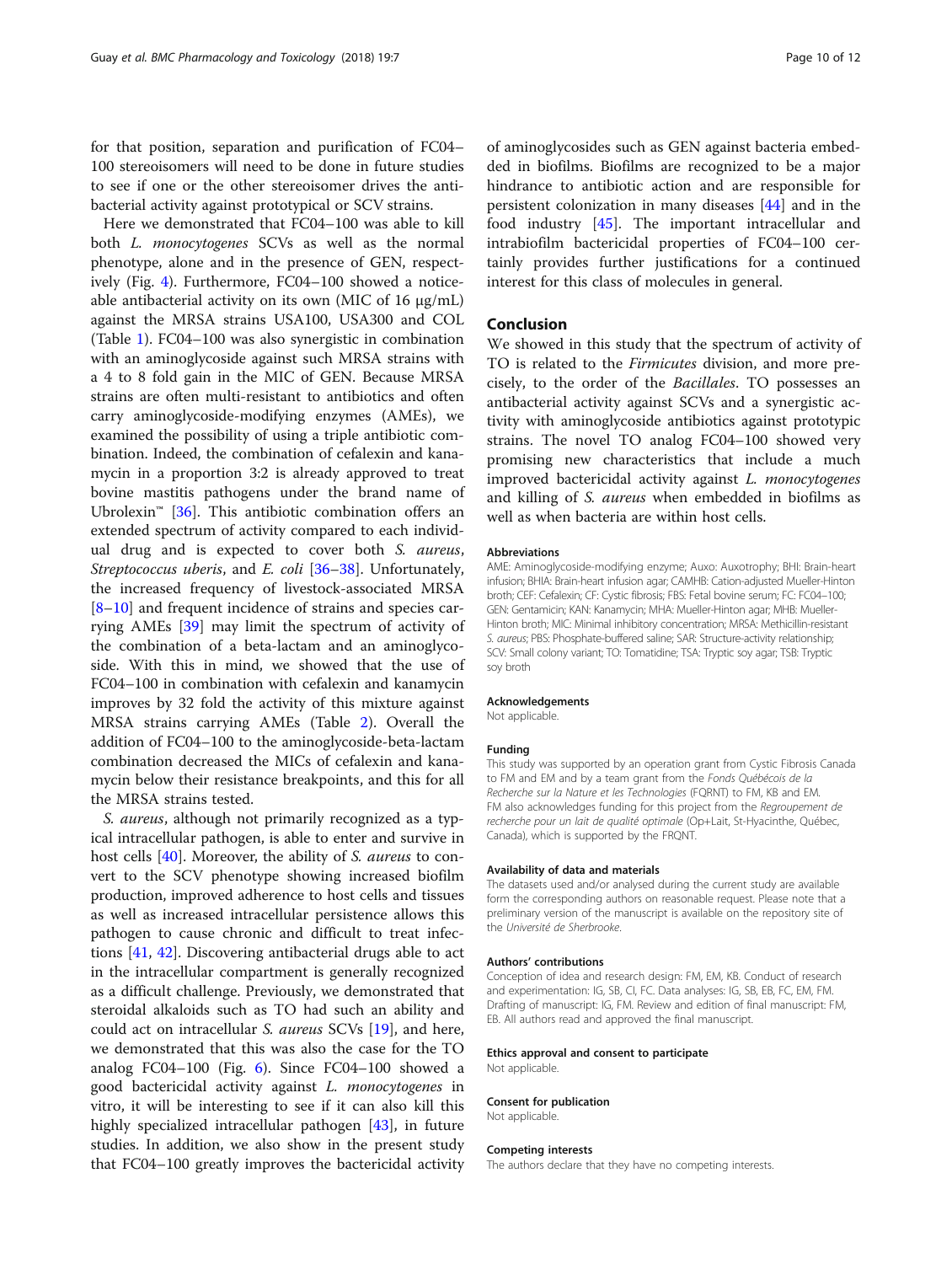# <span id="page-10-0"></span>Publisher's Note

Springer Nature remains neutral with regard to jurisdictional claims in published maps and institutional affiliations.

Received: 14 March 2017 Accepted: 30 January 2018<br>Published online: 13 February 2018

#### References

- 1. Magalhães LNM. Antimicrobial activity of rhamnolipids against Listeria monocytogenes and their synergistic interaction with nisin. Food Control. 2013;1:138–42.
- 2. Guillet C, Join-Lambert O, Le Monnier A, Leclercq A, Mechaï F, Mamzer-Bruneel M-F, et al. Human Listeriosis caused by Listeria ivanovii. Emerg Infect Dis. 2010;16:136–8.
- 3. Food and Drug Administration. Bad Bug Book, Foodborne pathogenic microorganisms and natural toxins. Gram-positive bacteria. Second edition. Lampel K, Al-Khaldi S, Cahill S, editors. Silver Spring: Center for Food Safety and Applied Nutrition of the Food and Drug Administration (FDA), U.S. Department of Health and Human Services; 2012.
- 4. Beierlein JM, Anderson AC. New developments in vaccines, inhibitors of anthrax toxins, and antibiotic therapeutics for bacillus anthracis. Curr Med Chem. 2011;18:5083–94.
- 5. Vuong C, Otto M. Staphylococcus Epidermidis infections. Microbes Infect. 2002;4:481–9.
- 6. Witte W, Strommenger B, Stanek C, Cuny C. Methicillin-resistant Staphylococcus Aureus ST398 in humans and animals, Central Europe. Emerg Infect Dis. 2007;13:255–8.
- 7. Hiramatsu K, Ito T, Tsubakishita S, Sasaki T, Takeuchi F, Morimoto Y, et al. Genomic basis for Methicillin resistance in Staphylococcus Aureus. Infect Chemother. 2013;45:117–36.
- García-Álvarez L, Holden MTG, Lindsay H, Webb CR, Brown DFJ, Curran MD, et al. Methicillin-resistant Staphylococcus Aureus with a novel mecA homologue in human and bovine populations in the UK and Denmark: a descriptive study. Lancet Infect Dis. 2011;11:595–603.
- 9. Graveland H, Duim B, van Duijkeren E, Heederik D, Wagenaar JA. Livestock-associated methicillin-resistant Staphylococcus Aureus in animals and humans. Int J Med Microbiol. 2011;301:630–4.
- 10. Leonard FC, Markey BK. Meticillin-resistant Staphylococcus Aureus in animals: a review. Vet J. 2008;175:27–36.
- 11. Proctor RA, von Eiff C, Kahl BC, Becker K, McNamara P, Herrmann M, et al. Small colony variants: a pathogenic form of bacteria that facilitates persistent and recurrent infections. Nat Rev Microbiol. 2006;4:295–305.
- 12. Bryan LE, Kwan S. Aminoglycoside-resistant mutants of Pseudomonas Aeruginosa deficient in cytochrome d, nitrite reductase, and aerobic transport. Antimicrob Agents Chemother. 1981;19:958–64.
- 13. Moisan H, Brouillette E, Jacob CL, Langlois-Bégin P, Michaud S, Malouin F. Transcription of virulence factors in Staphylococcus Aureus small-colony variants isolated from cystic fibrosis patients is influenced by SigB. J Bacteriol. 2006;188:64–76.
- 14. Atalla H, Gyles C, Jacob CL, Moisan H, Malouin F, Mallard B. Characterization of a Staphylococcus Aureus small colony variant (SCV) associated with persistent bovine mastitis. Foodborne Pathog Dis. 2008;5:785–99.
- 15. Tuchscherr L, Medina E, Hussain M, Völker W, Heitmann V, Niemann S, et al. Staphylococcus Aureus phenotype switching: an effective bacterial strategy to escape host immune response and establish a chronic infection. EMBO Mol Med. 2011;3:129–41.
- 16. Mitchell G, Grondin G, Bilodeau G, Cantin AM, Malouin F. Infection of polarized airway epithelial cells by normal and small-colony variant strains of Staphylococcus Aureus is increased in cells with abnormal cystic fibrosis transmembrane conductance regulator function and is influenced by NF-κB. Infect Immun. 2011;79:3541–51.
- 17. Ruiz-Rubio M, Pérez-Espinosa A, Lairini K, Roldàn-Arjona T, Dipietro A, Anaya N. Metabolism of the tomato saponin α-tomatine by phytopathogenic fungi. In: Rahman A, editor. Stud. Nat. Prod. Chem. 25. Oxford: Elsevier; 2001. p. 293–326.
- 18. Simons V, Morrissey JP, Latijnhouwers M, Csukai M, Cleaver A, Yarrow C, et al. Dual effects of plant steroidal alkaloids on Saccharomyces Cerevisiae. Antimicrob Agents Chemother. 2006;50:2732–40.
- 19. Mitchell G, Gattuso M, Grondin G, Marsault E, Bouarab K, Malouin F. Tomatidine inhibits replication of Staphylococcus Aureus small-Colony variants in cystic fibrosis airway epithelial cells. Antimicrob Agents Chemother. 2011;55:1937–45.
- 20. Mitchell G, Lafrance M, Boulanger S, Séguin DL, Guay I, Gattuso M, et al. Tomatidine acts in synergy with aminoglycoside antibiotics against multiresistant Staphylococcus Aureus and prevents virulence gene expression. J Antimicrob Chemother. 2012;67:559–68.
- 21. Chagnon F, Guay I, Bonin M-A, Mitchell G, Bouarab K, Malouin F, et al. Unraveling the structure-activity relationship of tomatidine, a steroid alkaloid with unique antibiotic properties against persistent forms of Staphylococcus aureus. Eur J Med Chem. 2014;80:605–20.
- 22. Horsburgh MJ, Aish JL, White IJ, Shaw L, Lithgow JK, Foster SJ. sigmaB modulates virulence determinant expression and stress resistance: characterization of a functional rsbU strain derived from Staphylococcus aureus 8325-4. J Bacteriol. 2002;184:5457–67.
- 23. Brouillette E, Martinez A, Boyll BJ, Allen NE, Malouin F. Persistence of a Staphylococcus aureus small-colony variant under antibiotic pressure in vivo. FEMS Immunol Med Microbiol. 2004;41:35–41.
- 24. Côté-Gravel J, Brouillette E, Obradović N, Ster C, Talbot BG, Malouin F. Characterization of a vraG mutant in a genetically stable Staphylococcus aureus small-colony variant and preliminary assessment for use as a liveattenuated vaccine against intrammamary infections. Huber VC, editor. PLoS One. 2016;11:e0166621.
- 25. Gomaa OA, Momtaz OA. 16 rRNA characterization of bacillus isolate and its tolerence profile after subsequent subculturing. Arab J Biotech. 2007;10:107–16.
- 26. Sendi P, Proctor RA. Staphylococcus aureus as an intracellular pathogen: the role of small colony variants. Trends Microbiol. 2009;17:54–8.
- 27. Besier S, Smaczny C, von Mallinckrodt C, Krahl A, Ackermann H, Brade V, et al. Prevalence and clinical significance of Staphylococcus aureus small-colony variants in cystic fibrosis lung disease. J Clin Microbiol. 2007;45:168–72.
- 28. Clinical and Laboratory Standards Institute.
- 29. Mitchell G, Séguin DL, Asselin A-E, Déziel E, Cantin AM, Frost EH, et al. Staphylococcus aureus Sigma B-dependent emergence of small-colony variants and biofilm production following exposure to Pseudomonas aeruginosa 4-hydroxy-2-heptylquinoline-N-oxide. BMC Microbiol. 2010;10:33.
- 30. Ceri H, Olson M, Morck D, Storey D, Read R, Buret A, et al. The MBEC assay system: multiple equivalent biofilms for antibiotic and biocide susceptibility testing. Methods Enzymol. 2001;337:377–85.
- 31. Moskowitz SM, Foster JM, Emerson J, Burns JL. Clinically feasible biofilm susceptibility assay for isolates of Pseudomonas aeruginosa from patients with cystic fibrosis. J Clin Microbiol. 2004;42:1915–22.
- 32. Harrison JJ, Stremick CA, Turner RJ, Allan ND, Olson ME, Ceri H. Microtiter susceptibility testing of microbes growing on peg lids: a miniaturized biofilm model for high-throughput screening. Nat Protoc. 2010;5:1236–54.
- 33. Davis BD. Bactericidal synergism between beta-lactams and aminoglycosides: mechanism and possible therapeutic implications. Rev Infect Dis. 1982;4:237–45.
- 34. Lamontagne Boulet M, Guay I, Rodrigue S, Jacques P-É, Brzezinski R, Bouarab K, et al. Identification of mutations associated with a reduced susceptibility of Staphylococcus aureus small-colony variants to tomatidine. European Society for Clinical Microbiology and Infectious Diseases, Geneva, Switzerland. European Congress of Clinical Microbiology and Infectious Diseases, ECCMID, Abst. P0729, Copenhagen; 2015.
- 35. Curtis TD, Gram L, Knudsen GM. The small Colony variant of Listeria monocytogenes is more tolerant to antibiotics and has altered survival in RAW 264.7 Murine macrophages. Front Microbiol. 2016;7:1056.
- 36. Ganière JP, Denuault L. Synergistic interactions between cefalexin and kanamycin in Mueller-Hinton broth medium and in milk. J Appl Microbiol. 2009;107:117–25.
- 37. Maneke E, Pridmore A, Goby L, Lang I. Kill rate of mastitis pathogens by a combination of cefalexin and kanamycin. J Appl Microbiol. 2011;110:184–90.
- 38. Silley P, Goby L, Pillar CM. Susceptibility of coagulase-negative staphylococci to a kanamycin and cefalexin combination. J Dairy Sci. 2012;95:3448–53.
- Ramirez MS, Tolmasky ME. Aminoglycoside modifying enzymes. Drug Resist Updat. 2010;13:151–71.
- 40. Lowy FD. Is Staphylococcus aureus an intracellular pathogen? Trends Microbiol. 2000;8:341–3.
- 41. Garcia LG, Lemaire S, Kahl BC, Becker K, Proctor RA, Denis O, et al. Antibiotic activity against small-colony variants of Staphylococcus aureus: review of in vitro, animal and clinical data. J Antimicrob Chemother. 2013;68:1455–64.
- 42. Mitchell G, Malouin F. Outcome and prevention of Pseudomonas aeruginosa-Staphylococcus aureus interactions during pulmonary infections in cystic fibrosis. In: Sriramulu D, editor. Cyst. Fibros. - renewed hopes through res: InTech; 2012.